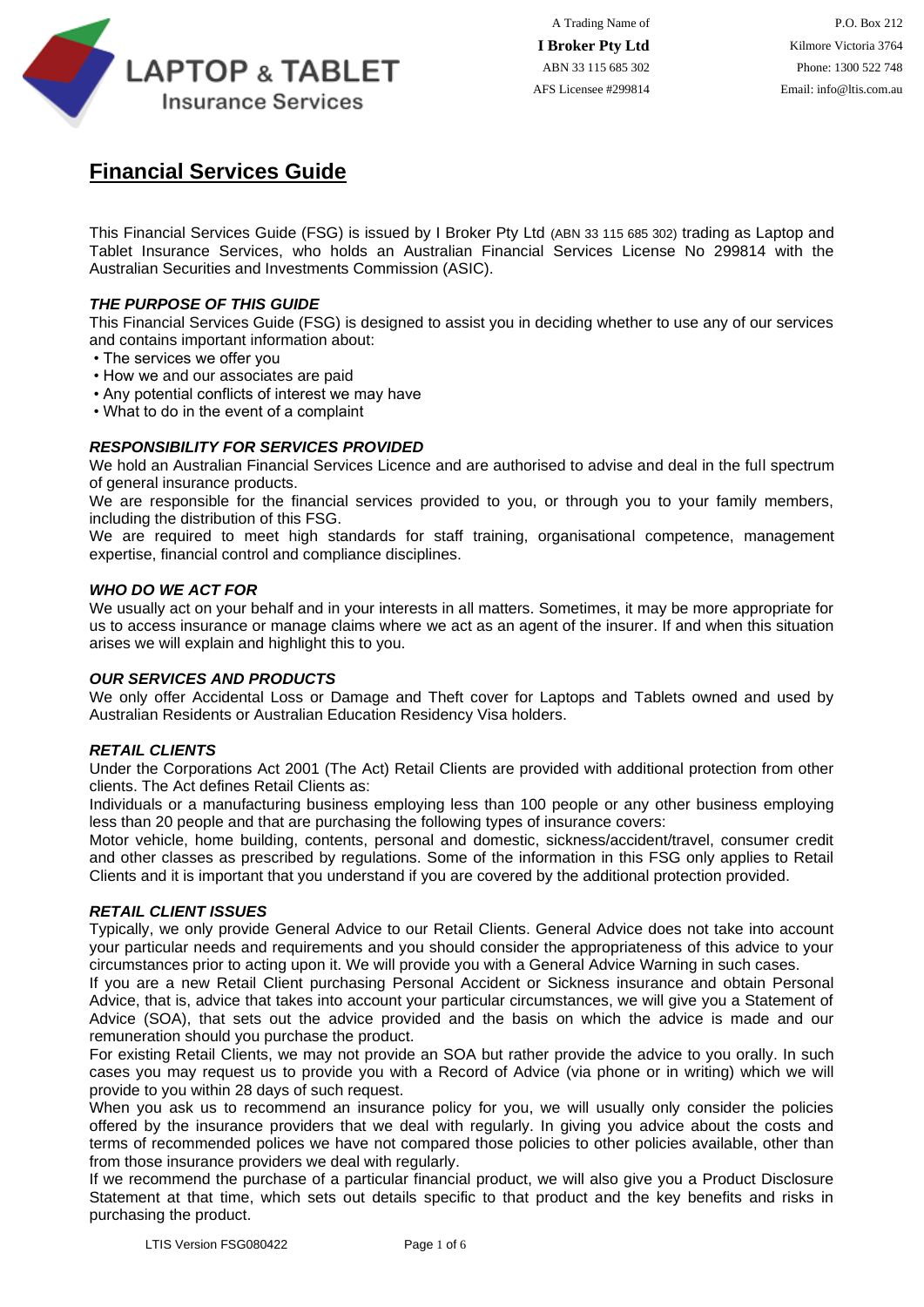## *PERSONAL INFORMATION*

The Privacy Act 1988 sets out standards for the collection and management of personal information. With your consent, we will only use your personal information for general insurance services. Our Privacy Policy Statement is available free of charge upon request.

## *COMPLAINTS AND CONTACTS*

Clients not satisfied with our services should contact our Complaints Officer. We are members of the Australian Financial Complaints Authority (AFCA), a free consumer service. Further information is available from our office, or contact AFCA directly on 1800 931 678 or visit www.afca.org.au. We also follow The Insurance Brokers Code of Practice. You are able to contact us by phone, in writing, email or in person.

## *COMPENSATION*

We hold a Professional Indemnity Policy. This policy is designed to pay claims by Third Parties (including our clients) arising out of our Professional Negligence. The policy extends to covers us for work done for us by representatives/employees after they cease to work for us and satisfies the requirements for compensation arrangements under Section 912B of The Act.

## *CONTACT AGREEMENT*

To ensure that we provide you with appropriate products and services, you agree to us calling you to discuss any new products and services. If you do not wish to receive such calls please advise us and we will place you on our Do Not Call Register.

## *ELECTRONIC DELIVERY OF DISCLOSURE NOTICES*

Please note that where possible we prefer to provide all correspondence and disclosure notices (including Financial Services Guides and Product Disclosure Statements) to you electronically, via email attachments or email links to documents/websites etc. If you have provided your email address to us we will typically use that email address for all correspondence and disclosure notices. Should you not wish to be sent disclosure documents electronically please advise us and we will update our records accordingly.

## *OUR SOURCES OF INCOME*

When placing your insurance, we usually receive a commission from the insurer. The amount varies between 0% and 30% of the base premium you pay. Where a policy is cancelled before the period of insurance has ended we will usually retain the commission on any return premium involved.

If you are a Retail Client and we give you Personal Advice, commission amounts will be provided in any SOA or on any relevant invoices where an SOA is not provided. When we give you General Advice, full commission information (including dollar amounts) will be provided on request.

We have a set of standard non refundable Broker Fees that we charge you for services such as:

- Market research on products available.
- Assessing the claims service of insurers.
- Sourcing alternative quotations and coverage.
- Risk analysis and portfolio co-ordination.

All fees payable for our services will be advised to you at the time of providing the advice or service.

We may receive additional remuneration from insurers with whom we have profit share or volume bonus arrangements. This remuneration is payable if we meet certain agreed sales and/or profitability targets set by the insurer. If we have profit share arrangements with an insurer that apply to a product we recommend to you, we will advise you of this at the time of making any such recommendation if the amount involved is material.

We retain the interest on premiums paid by you that are held in our trust account before paying the insurer. If you pay by credit card we may charge a credit card fee, which is shown separately on our invoices and is non refundable. This fee covers the cost of bank charges etc. associated with such facilities.

Premium funding products enable you to pay your Invoice by installments. Premium funders do charge interest. We can arrange premium funding if you require it. We will normally receive a commission of between 1% and 4% of the amount funded from the Premium Funder for arranging the funding. We will tell you the basis and amount of any such payment if you ask us.

## *HOW OUR REPRESENTATIVES ARE PAID*

Our representatives do not receive any benefit directly from the sale of a product to you. Our representatives may receive bonuses payable based on the overall performance of our business.

If a person has referred you to us, we may pay them a part of any fees or commission received. If you are a Retail Client and receive Personal Advice full remuneration details will be disclosed in the SOA or invoices related to the advice.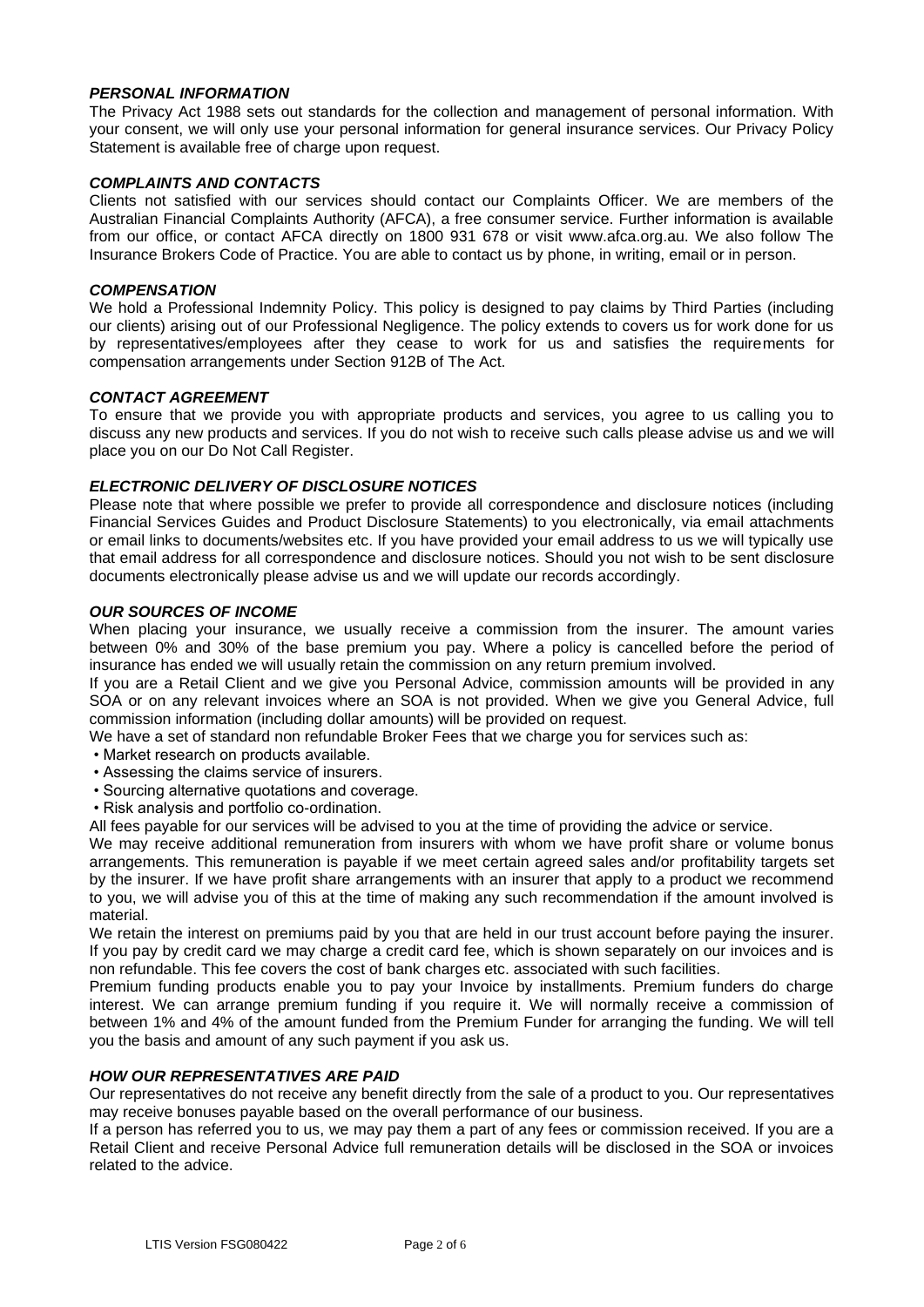## *CONFLICTS OF INTEREST*

As a business we have relationships with and receive income from various third parties as detailed in this FSG. To ensure that any conflicts arising from such relationships or income do not impair the level of advice and service that we provide to you we have noted any and all circumstances and/or relationships that may be considered a Conflict of Interest below:

Our approach to receiving income and other benefits from third parties is that we will ensure that you receive the most appropriate product or service that we have access to, whilst being mindful that as a business we must receive an adequate income to provide the services and facilities that you would expect from a professional insurance broker.

Conflicts of Interest:

1. One or more shareholders of I Broker Pty Ltd may also be a shareholder of the Wholesale Insurance Broker.

## *WHEN DOES THIS FSG APPLY FROM*

This FSG applies from 8<sup>th</sup> April 2022 LTIS Version FSG080422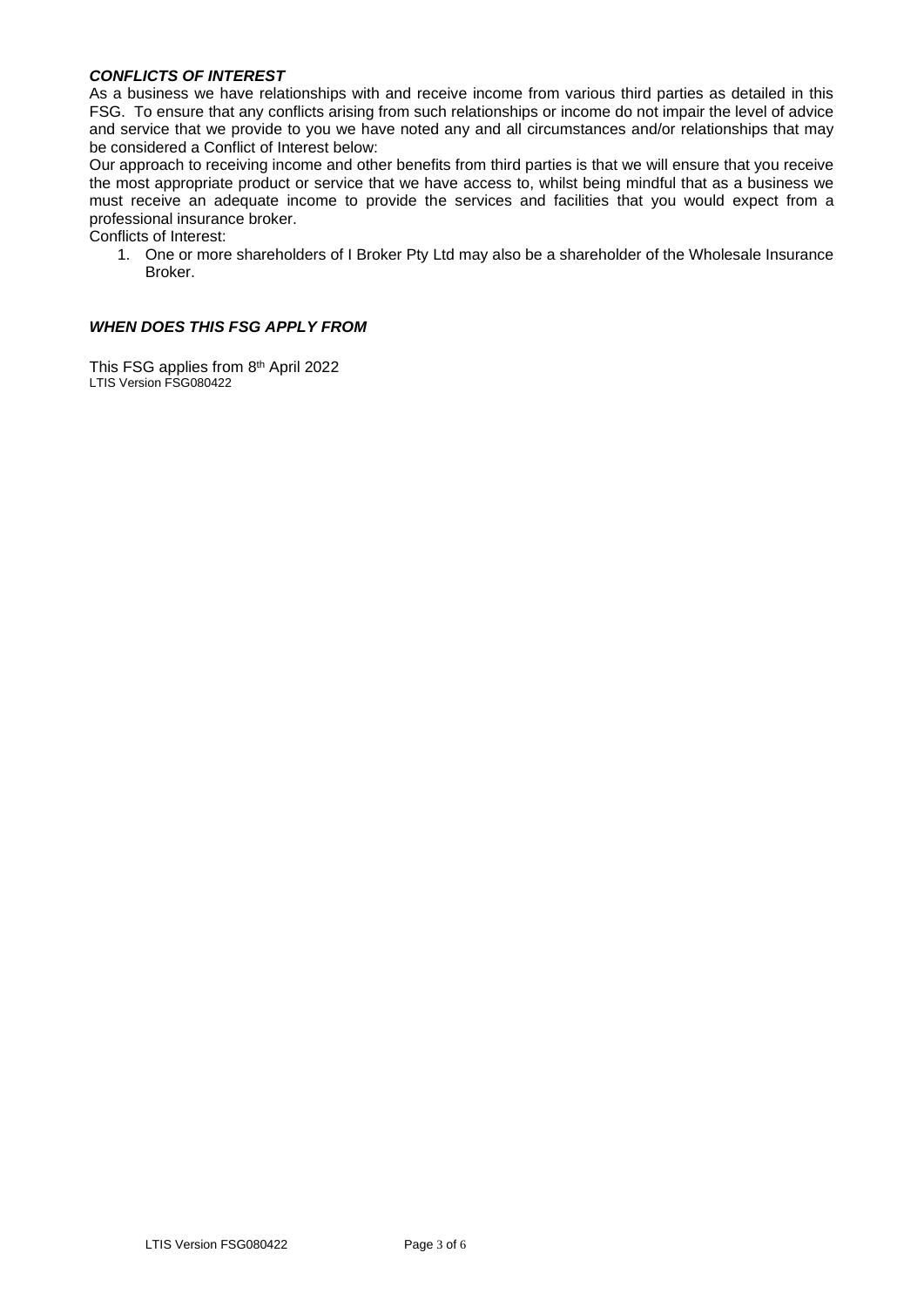# **IMPORTANT INFORMATION FOR CLIENT**

## **POLICY**

This notice refers to a contract of insurance that you have entered into via our company. You should refer to your policy document for the full terms and conditions applicable and you should read them carefully. Should any doubts arise as to the scope of cover provided, please contact us for an explanation.

#### **YOUR DUTY OF DISCLOSURE**

Before you enter into a contract of general insurance and up until the commencement of the insurance, you have a duty, under the Insurance Contracts Act 1984 to either provide answers to questions or disclose specific information to the underwriter. You have the same duty before you renew, extend, vary or reinstate an insurance contract.

For Consumer Insurance Contracts, (Consumer Insurance Contracts are defined as insurance that is obtained wholly or predominantly for the personal, domestic or household purposes of the insured) your only duty is to take reasonable care not to make a misrepresentation when answering questions asked of you by the underwriter.

In all other situations you must tell the underwriter about anything that you know or could be reasonably expected to know taking into account the nature and extent of the insurance cover to be provided and the class of persons who would ordinarily be expected to apply for such insurance cover. You do not need to tell the underwriter anything that reduces the risk of the underwriter, that is of common knowledge; that the underwriter knows or, in the ordinary course of business, ought to know or that the underwriter has waived your duty to tell them about.

#### **NON-DISCLOSURE**

If you do not tell the underwriter anything you are required to, or in the case of Consumer Insurance Contracts fail to take reasonable care not to make a misrepresentation, they may cancel your contract or reduce the amount they will pay you if you make a claim, or both. If your failure to tell the underwriter is fraudulent, they may refuse to pay a claim and treat the contract as if it never existed.

#### **RETAIL CLIENTS**

Under the Corporations Act 2001 and associated Regulations Retail Clients are provided with additional levels of protection from other insurance purchasers. The Act defines Retail Clients as:

Individuals or a small manufacturing business employing less than 100 people or any other business employing less than 20 people.

And that are being provided a financial service or product that relates to the following insurance covers:

Motor Vehicle (under 2 tonne), Home building, contents, personal and domestic, Sickness and Accident or Travel, Consumer Credit and other classes as prescribed by regulations.

## **WHAT ADVICE IS BEING PROVIDED (RETAIL CLIENTS ONLY)**

If you are a RETAIL CLIENT (refer above) and a Statement of Advice has not been provided to you with this invoice, then the advice that we are giving you related to this transaction is General Advice.

General Advice is advice that has been prepared without considering your current objective's, financial situation or needs. Therefore, before acting on this advice, you should consider the appropriateness of the advice having regard to your current objective's, financial situation or needs.

If the advice provided relates to the acquisition or possible acquisition of a new insurance policy and the underwriter has prepared a Product Disclosure Statement (PDS) we will have attached the PDS for your review. You should consider the PDS prior to making the decision to purchase this product. Further information regarding the income we have been paid by the underwriter for this transaction is available upon request.

## **DISPUTES**

Clients not satisfied with our services should contact our Complaints Officer. We are members of the Australian Financial Complaints Authority (AFCA), a free consumer service. Further information is available from our office or contact AFCA directly on 1800 931 678 or visit [www.afca.org.au](http://www.fos.org.au/). We also follow the Insurance Brokers Code of Practice.

## **CANCELLATION WARNING (RETENTION OF BROKERAGE AND FEES)**

If you cancel this insurance prior to the expiry date, we reserve the right to refund to you only the net return premium we received from the underwriter, and not refund any part of the brokerage or fees we received for arranging the cover. A broker fee may also be charged to process the cancellation.

## **AVERAGE OR COINSURANCE**

If your insurance cover is provided by an Industrial Special Risks, Fire & Perils, Business Package or Business Interruption/Consequential Loss policy it will usually contain an Average/Co-Insurance clause. These clauses typically apply where coverage is triggered by damage to property and the sum insured is expected to reflect the full replacement value of property or the annual profit of the business.

This means that if the sum insured(s) you nominate for the insured property / profits etc. are less than 100% of their full value at the time the insurance was effected (or renewed), then part of the loss will/may not be covered by the policy.

For example, a policy with a 100 % co-insurance clause pays as follows: if a building is insured for \$150,000 when its value is \$200,000, then in the event of a claim for damage of \$100,000, underwriters will only pay \$75,000 and you will suffer an uninsured loss of \$25,000. Therefore, it is important that the Sum Insured(s) you select are adequate to represent the full value of the insured property / profits and are calculated in accordance with the cover being arranged.

## **ELECTRONIC DELIVERY OF DISCLOSURE NOTICES**

Please note that where possible we prefer to provide all correspondence and disclosure notices (including Financial Services Guides and Product Disclosure Statements) to you electronically, via email or links to websites etc. If you have provided your email address to us, we will typically use that email address for all correspondence and disclosure notices. Should you not wish to be sent disclosure documents electronically please advise us accordingly and we will update our records accordingly.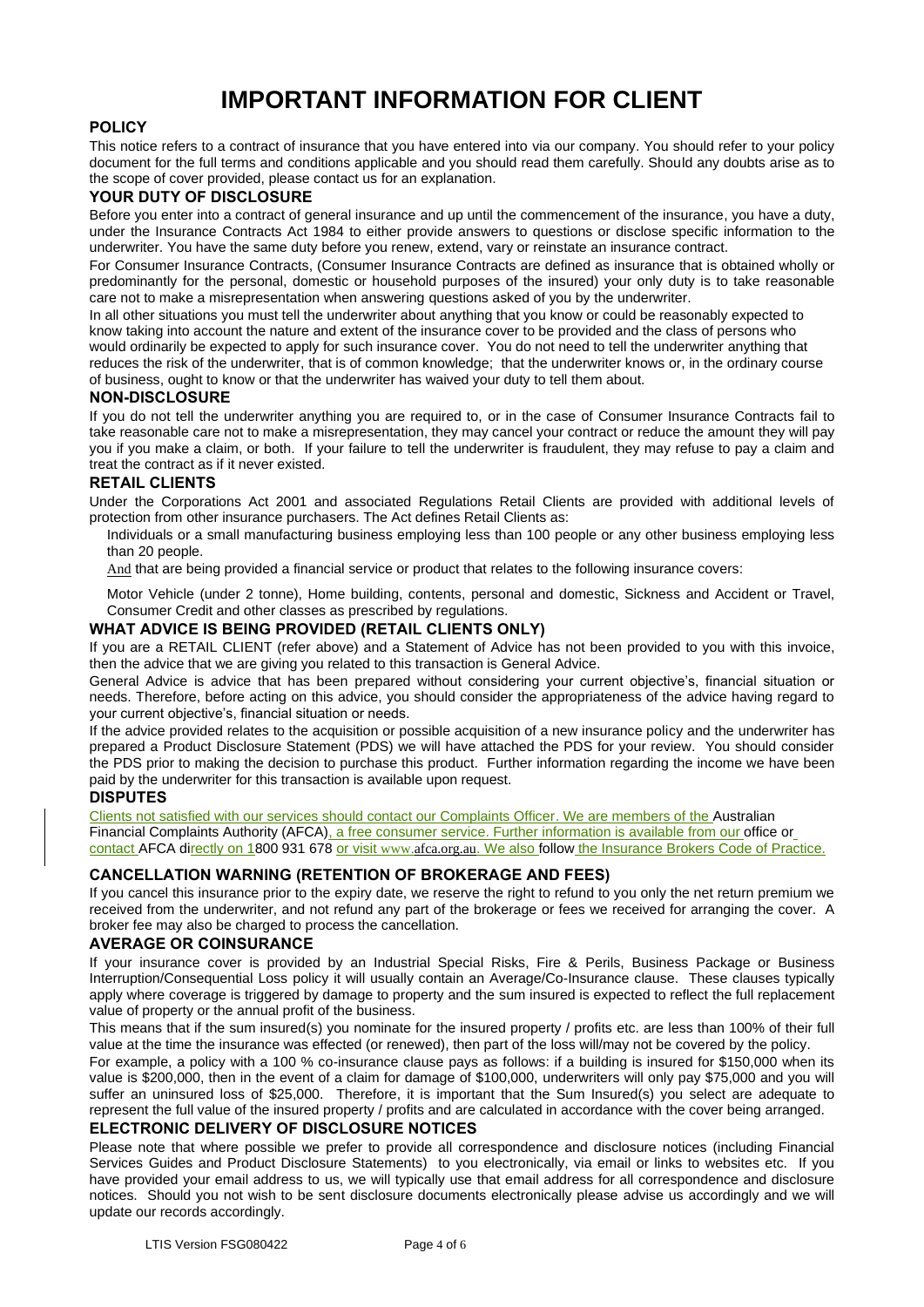## **WHOLESALE BROKER INFORMATION**

In some cases, we use the services of a Wholesale Broker (insurance intermediary) to access products that are not available to us directly from the insurer. You can identify where we have used an insurance intermediary as the Invoice/schedule will show that the policy is placed via another Insurance Intermediary. This situation usually arises where the insurance intermediary has developed a specialised product and competitive pricing for risks that are not commonly available directly from most underwriters. This means we are not dealing with the end insurer directly but via the insurance intermediary. All insurance intermediaries that we deal with are required to hold an Australian Financial Services Licence and to place all client funds received into a Trust Account and are required to meet the same high standards in the delivery of their services that apply to us. Importantly all claims will be the ultimate responsibility of and paid for by the end underwriter.

#### **PREMIUM FUNDING WARNING**

Premium funding allows you to spread out the cash flow associated with paying your insurance premiums over the next twelve months. We receive a commission from the funder for arranging the funding contract; full details are available on request.

Please note that should the insurance policy be cancelled before the expiry date for whatever reason, the Premium Funder will charge you the full interest applicable to the contract, as detailed in the Loan Application Form. Typically there will be no refund of our commission on the refund premium and no refund of any fee we may have charged you for arranging the cover. We also reserve the right to charge you a policy cancellation handling fee. In some cases underwriters also apply minimum premiums to policies, which may further reduce the refund that you might otherwise receive.

The impact of the above on you is that any refund you receive for the mid term cancellation of your policy will usually be significantly less than a pro rata calculation would produce and in extreme cases may involve you having to make an additional final payment even though the policy has been cancelled. Therefore prior to cancelling a policy and replacing it with another cover we strongly recommend that you discuss your situation with us so that we can advise the exact extent and impact of the early cancellation provisions mentioned above.

#### **UTMOST GOOD FAITH**

Every contract of insurance is subject to the doctrine of utmost good faith which requires that the parties to the contract should act toward each other with the utmost good faith. Failure to do so on your part may prejudice any claim or the continuation of cover provided by Underwriters.

## **UNDERWRITING AGENTS AND WHOLESALE BROKERS**

In some cases, we access insurance products via Underwriting Agents and Wholesale brokers rather than directly with the insurer. In such cases should you wish to access the Financial Services Guide of the Underwriting Agency or Wholesale Broker please contact us and we will arrange to have a copy sent out to you.

#### **CONTACT AGREEMENT**

To ensure that we provide you with appropriate products and services, you agree to us calling you at our discretion to discuss any new products and services. If you do not wish to receive such calls, please advise us and we will place you on our Do Not Call Register.

## **CONTRACTUAL LIABILITY**

Many commercial or business contracts contain clauses dealing with your liability (including indemnities or hold harmless clauses). Such clauses may entitle your underwriters to reduce cover, or in some cases, refuse to indemnify you at all. You should seek legal advice before signing and accepting contracts. You should inform us of any clauses of this nature before you enter into them.

#### **THIRD PARTY INTERESTS**

Some insurance policies may only provide cover for your interest in the property insured and may not cover the interest of any third parties unless you have informed the insurer of them, they are noted on the policy. For example, if property is jointly owned, or subject to finance, the interest of the joint owner or financier may be excluded, if it is not specifically noted on the policy.

#### **ALTERATIONS**

No alterations to the risk whatsoever will be admitted and will not take effect until acceptance is confirmed by the underwriter.

#### **PAYMENT**

You will not be insured if you fail to pay the premium in full within 14 days from commencement of the risk for new policies and prior to the due date for renewals unless alternative credit arrangements have been agreed with us in writing.

## **NEW POLICIES**

Notwithstanding the above, you will not be insured if you do not submit the relevant Proposal within 30 days from commencement of the risk unless an extension of time has been agreed with us in writing.

#### **PRIVACY ACT**

The Privacy Act 1988 requires us to inform you on how we collect, use and disclose your personal information. A copy of our Privacy Policy Statement is available on request from our office or from our Website.

#### **COOLING OFF**

All Retail Products are subject to a 14-day "cooling off period". This means that if you are not happy with a Retail Product, you have 14 days to withdraw from the new contract at no cost to you other than our broker's fee, which is not refundable.